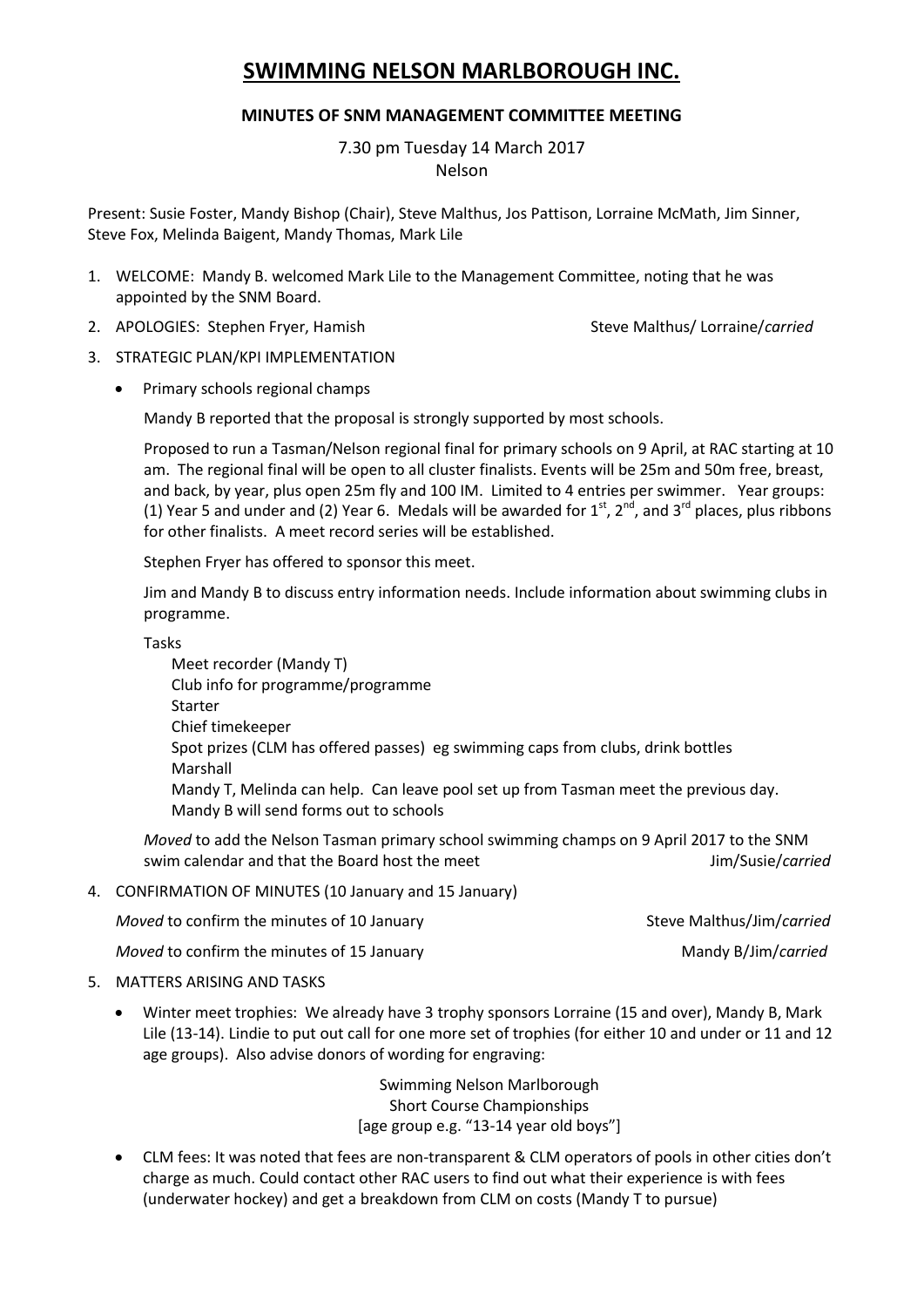Officials shirts

*Moved* to purchase 60 shirts (black lettering on white fabric) for officials & regional manager

Mandy B/Mandy T/*carried*

Melinda to email technical officials to select sizes; size L for regional manager.

6. SECRETARY REPORT

Secretary Report was tabled. Letters from Andy Adair and SNZ chair discussed under General Business.

7. CLUB UPDATES

Waimea had a great club champs.

8. TREASURER REPORT

| <i>Moved</i> to approve the following payments: |           |
|-------------------------------------------------|-----------|
| Lorraine (systema boxes)                        | \$34.50   |
| Payment to NSSC (NMC&T profit share)            | \$1256.44 |

Susie/Mandy T/*carried*

- 9. REGISTRAR REPORT/MEETS MANAGEMENT
	- LC Champs

Scheduled a debrief meeting on LC Champs for 30 March, including setting a date for SC Champs, and a date for future meeting to discuss calendar for 2017-18 (NAGs and Open dates are available). It will be difficult for some clubs to attend due to conflicts with SICT and others national events. Agreed to invite written comments from those who cannot attend.

Tasman SS Champs flier

*Moved* to change the order of events by swapping the 100 Fly and 100 Free and correct minor typos, then approve amended flier and the state of the state of the state of the state of the state of the state of the state of the state of the state of the state of the state of the state of the state of the state of th

• Blenheim pool space

Pool quote for SI Champs: \$6000 plus

Construction at Blenheim pool will limit seating space. Will need to use more tiered seating. Will be very tight for spectator space. Discussions with management of Stadium 2000 continuing.

SNM Swim Calendar

*Moved* that the SNM Swim Calendar be amended by moving the date of the Motueka Club Championships from 18 to 19 March, and moving the Blenheim SC long distance club champs to Sunday 9 April Jim/Mark/*carried*

*Moved* to approve the Registrar's report and confirm the following times as new NM records:

| NZ Zonal Meet - 14 Feb 2017         |    |        |   |         |                  |              |  |  |
|-------------------------------------|----|--------|---|---------|------------------|--------------|--|--|
| 200 Free                            | LC | 17     | м | 1:57.52 | Sam McKenzie     | TASNM        |  |  |
| Makos Junior Festival - 17 Feb 2017 |    |        |   |         |                  |              |  |  |
| 50 Back                             | SC | 12     | F | 33.66   | Isabella Thurlow | TASNM        |  |  |
| 100 Back                            | SC | 12     | F | 1:14.50 | Isabella Thurlow | TASNM        |  |  |
| 50 Breast                           | SC | 12     | F | 36.29   | Rebecca Loach    | <b>NLSNM</b> |  |  |
| 50 Free                             | SC | 10 & U | м | 31.66   | William Seymour  | TASNM        |  |  |
| 50 Back                             | SC | 10 & U | М | 37.46   | William Seymour  | TASNM        |  |  |
| 100 Back                            | SC | 10 & U | м | 1:22.00 | William Seymour  | <b>TASNM</b> |  |  |
| Tasman LC meet - 25-26 Feb 2017     |    |        |   |         |                  |              |  |  |
| 800 Free                            | LC | 13     | F | 9:36.69 | Sierra Thomas    | TASNM        |  |  |
| Div 2 Competition 5-8 Mar 2017      |    |        |   |         |                  |              |  |  |
| 50 Back                             | SC | 12     | F | 32.85   | Isabella Thurlow | TASNM        |  |  |

Jim/Steve M/*carried*